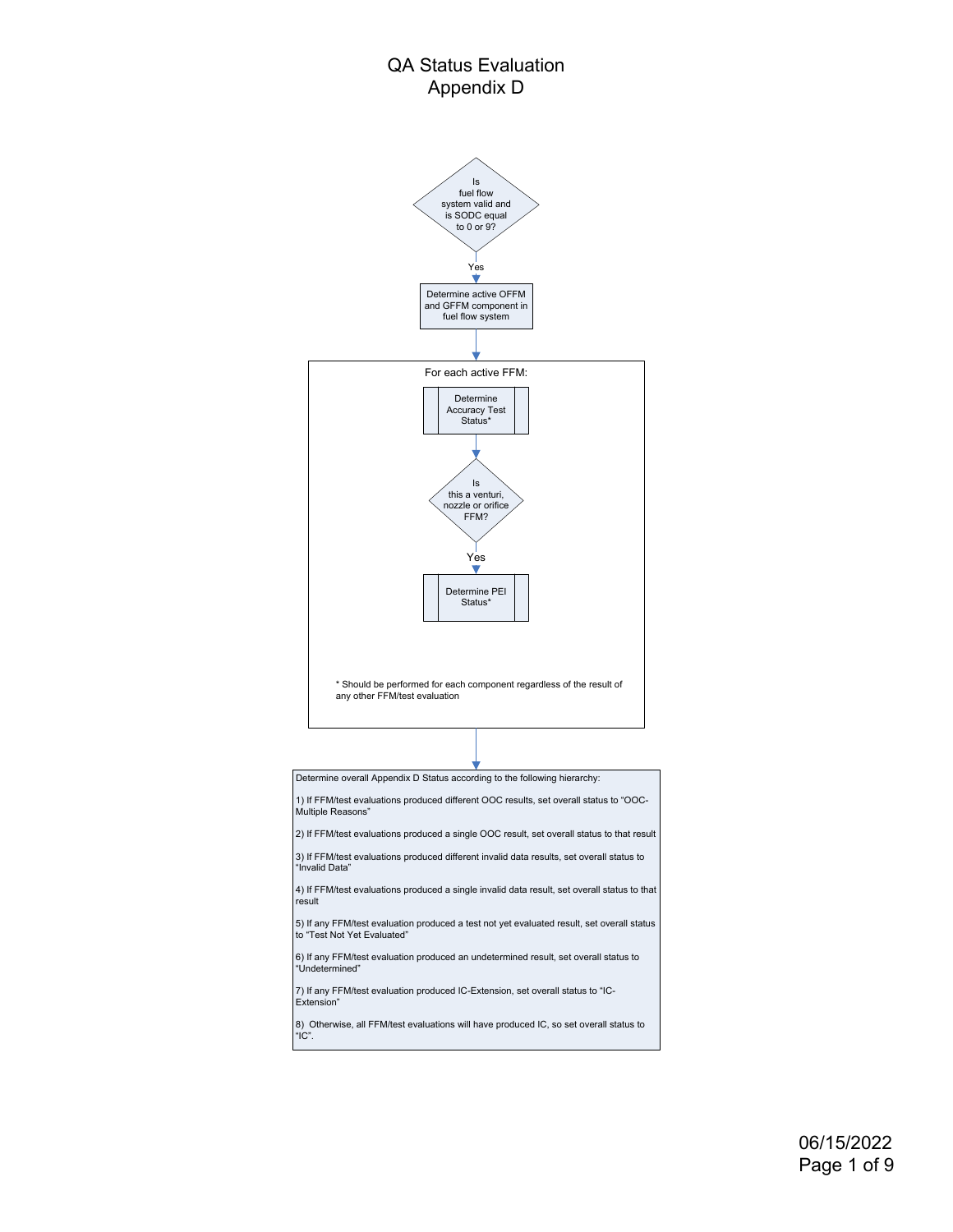QA Status Evaluation Appendix D – Determine Accuracy Test Status



06/15/2022 Page 2 of 9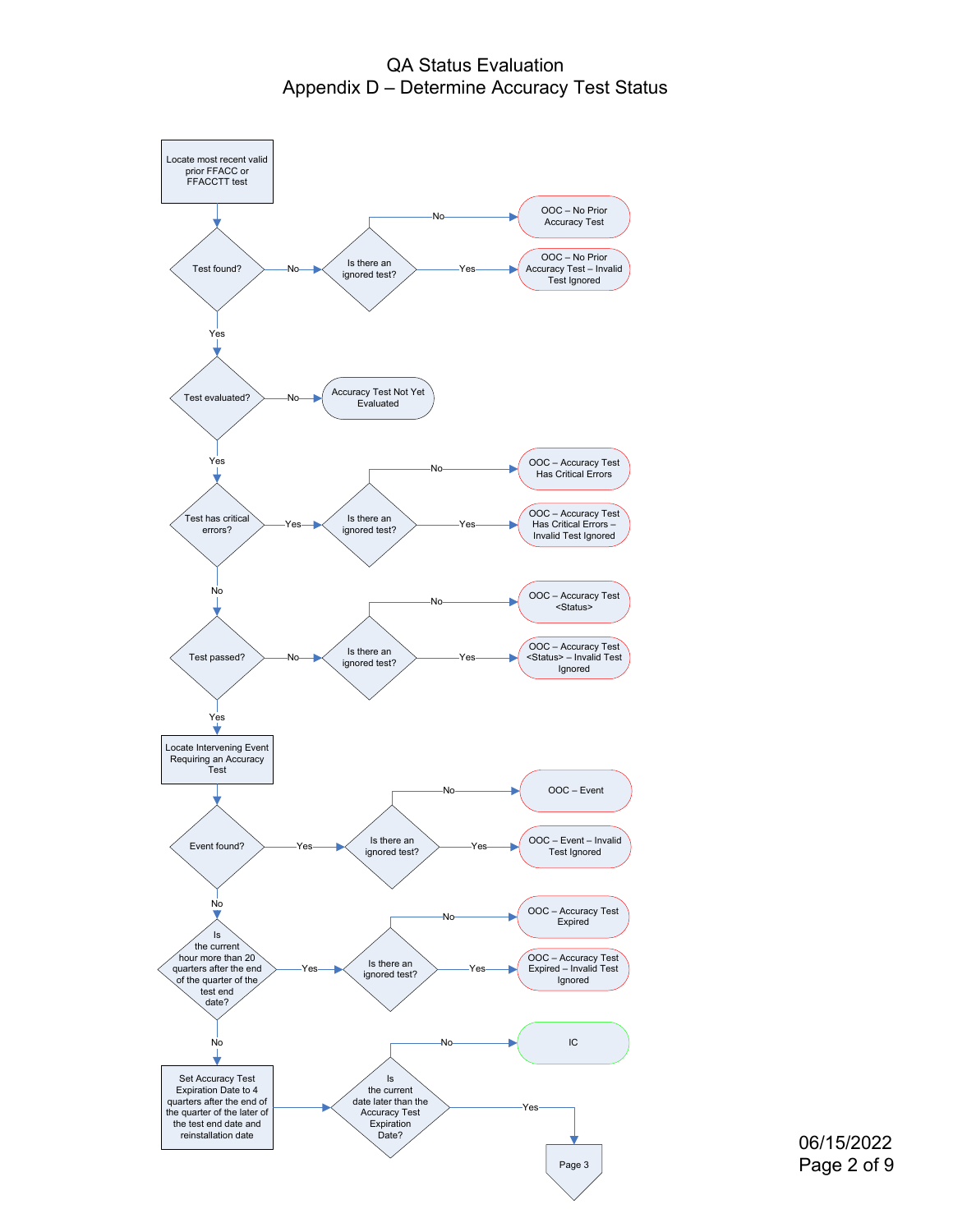## QA Status Evaluation Appendix D – Determine Accuracy Test Status (continued)



06/15/2022 Page 3 of 9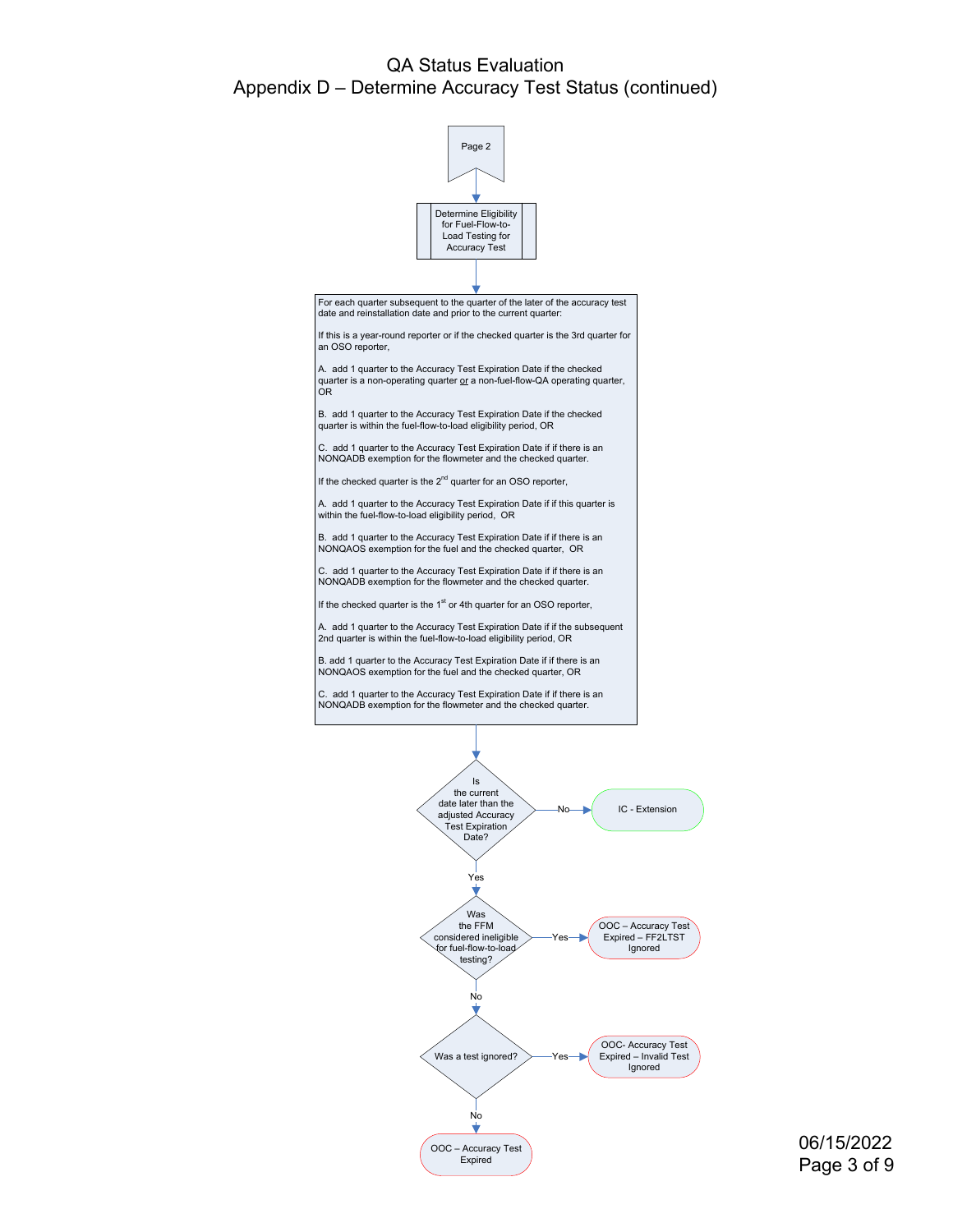QA Status Evaluation Appendix D – Determine Eligibility for Fuel-Flow-to-Load Testing for Accuracy Test



06/15/2022 Page 4 of 9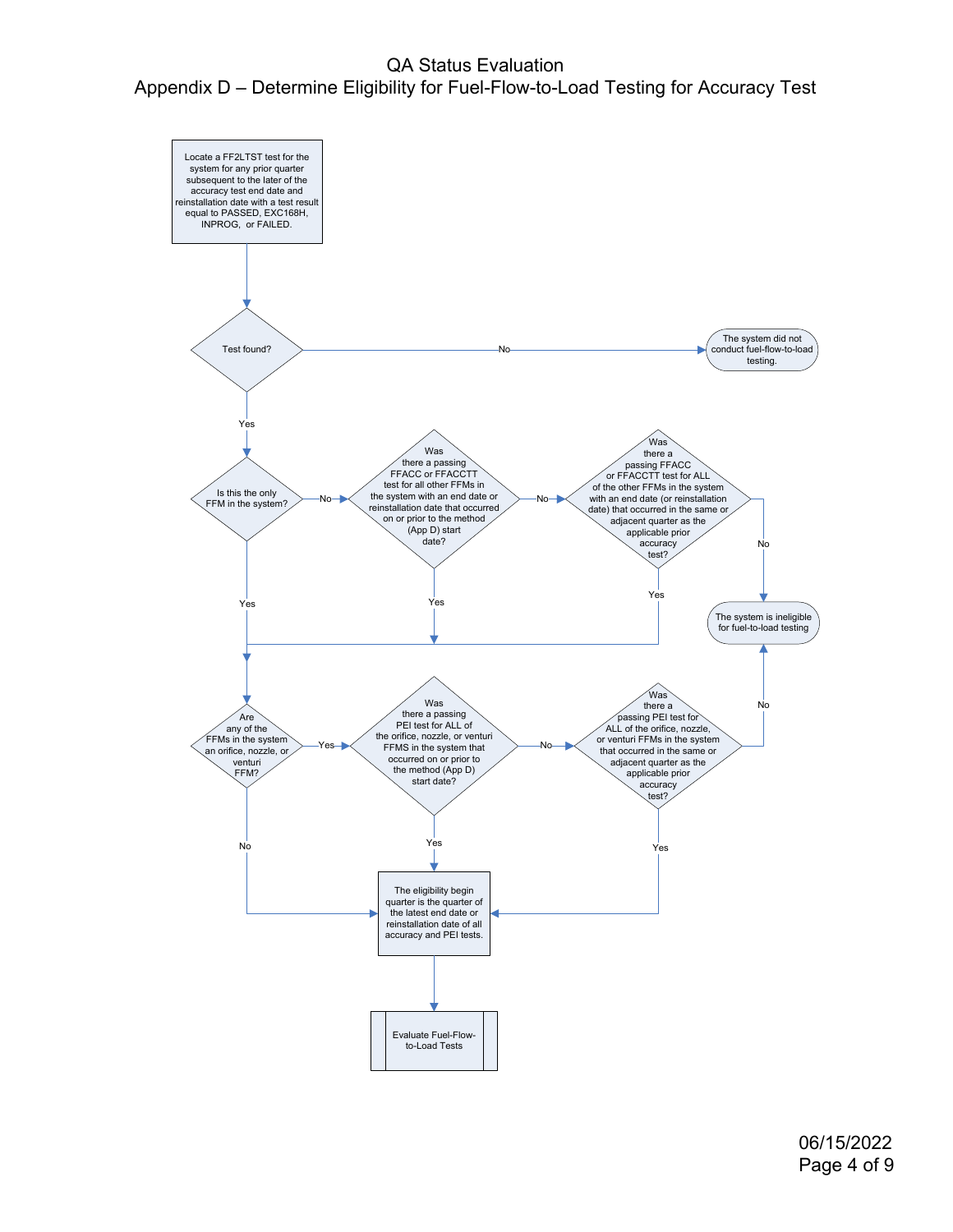## QA Status Evaluation Appendix D – Determine PEI Status



Page 6 06/15/2022 Page 5 of 9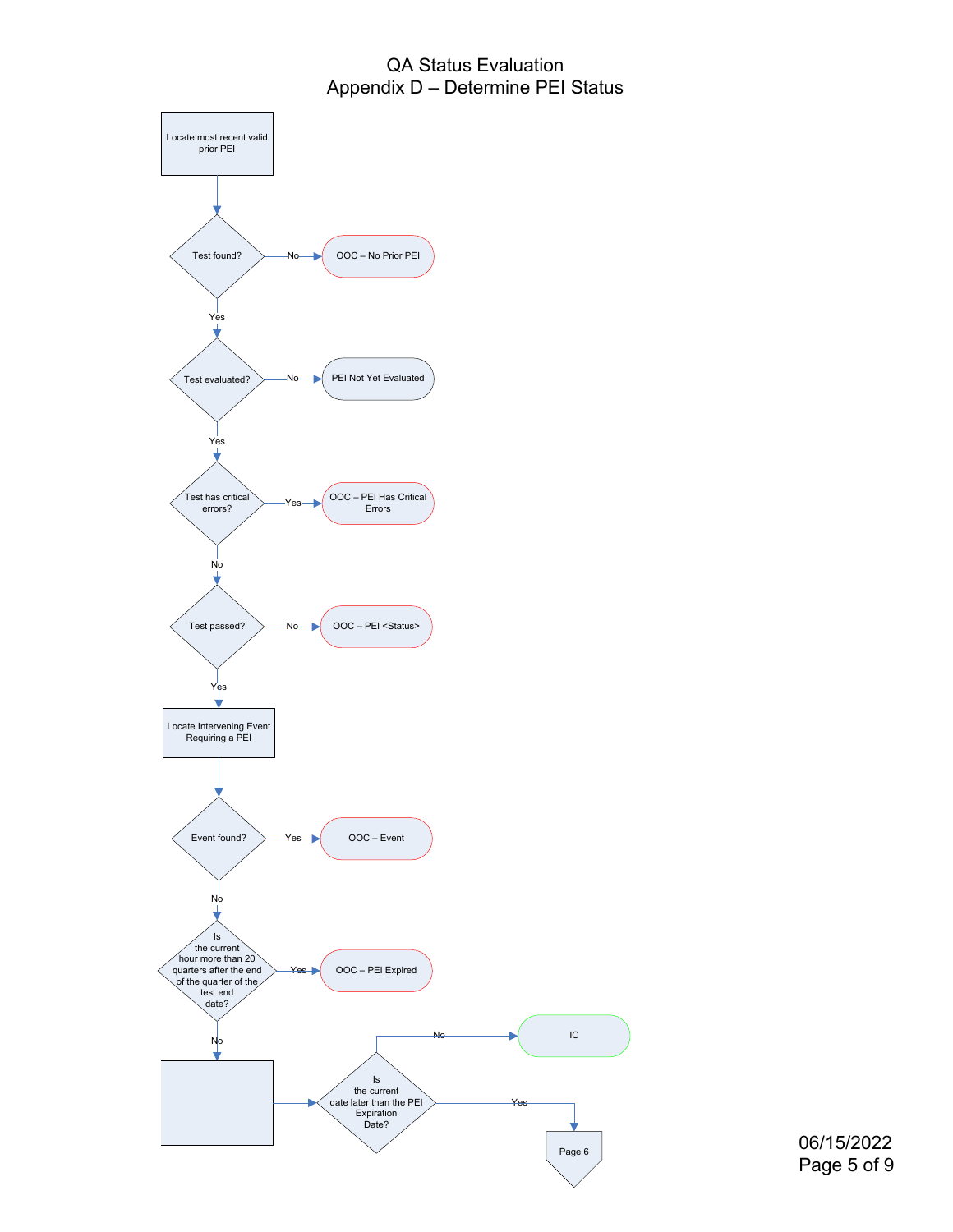## QA Status Evaluation Appendix D – Determine PEI Status (continued)

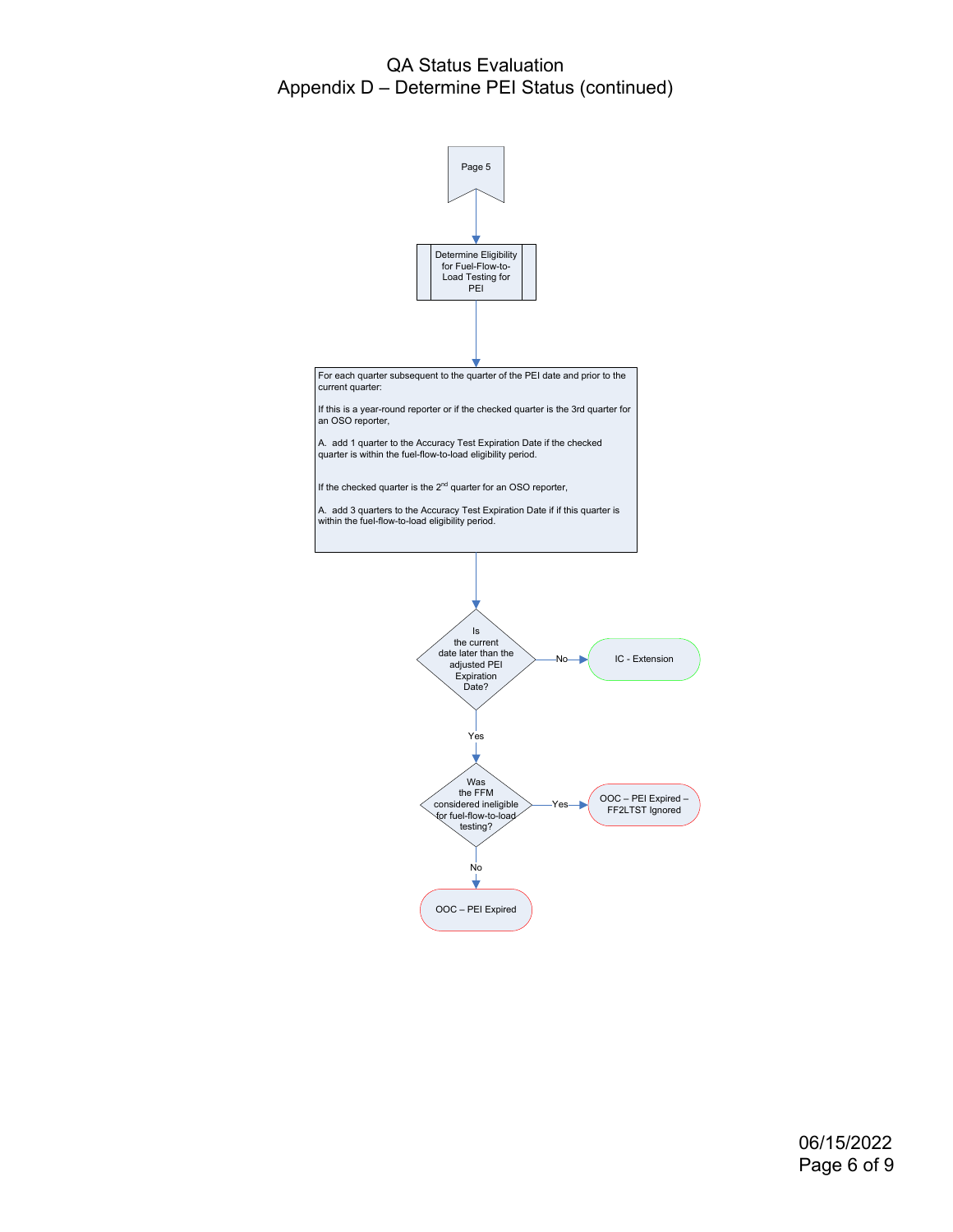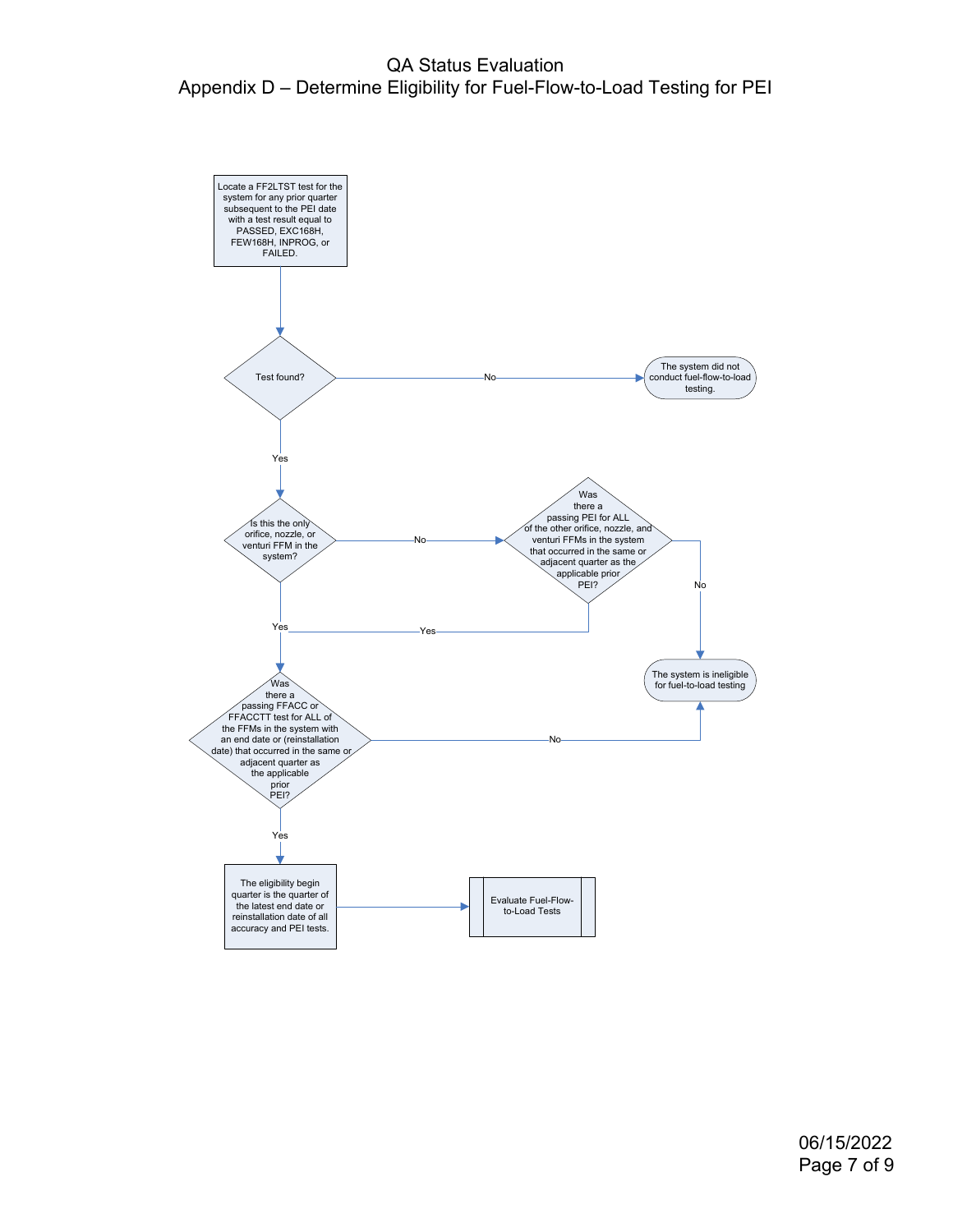

06/15/2022 Page 8 of 9